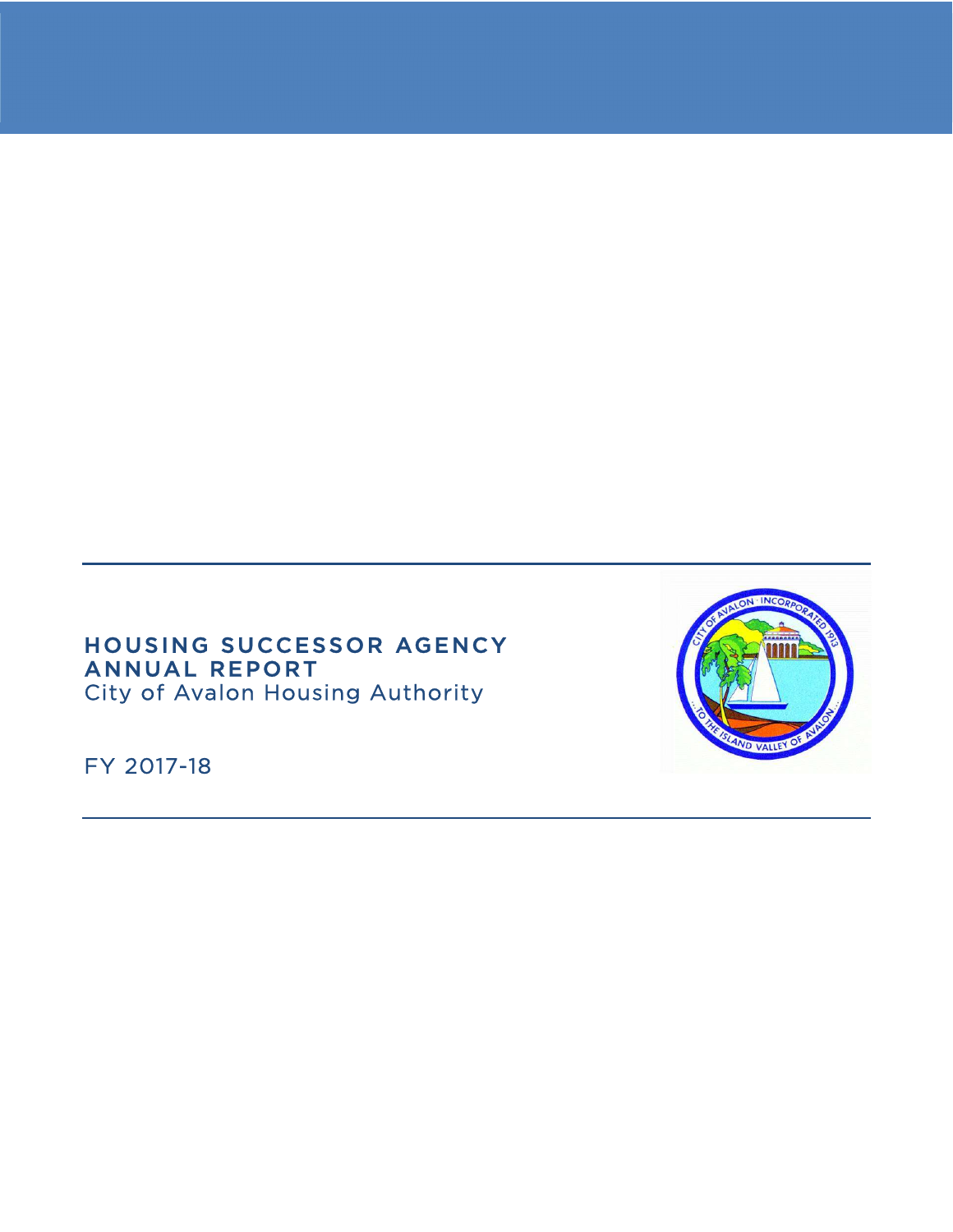# TABLE OF CONTENTS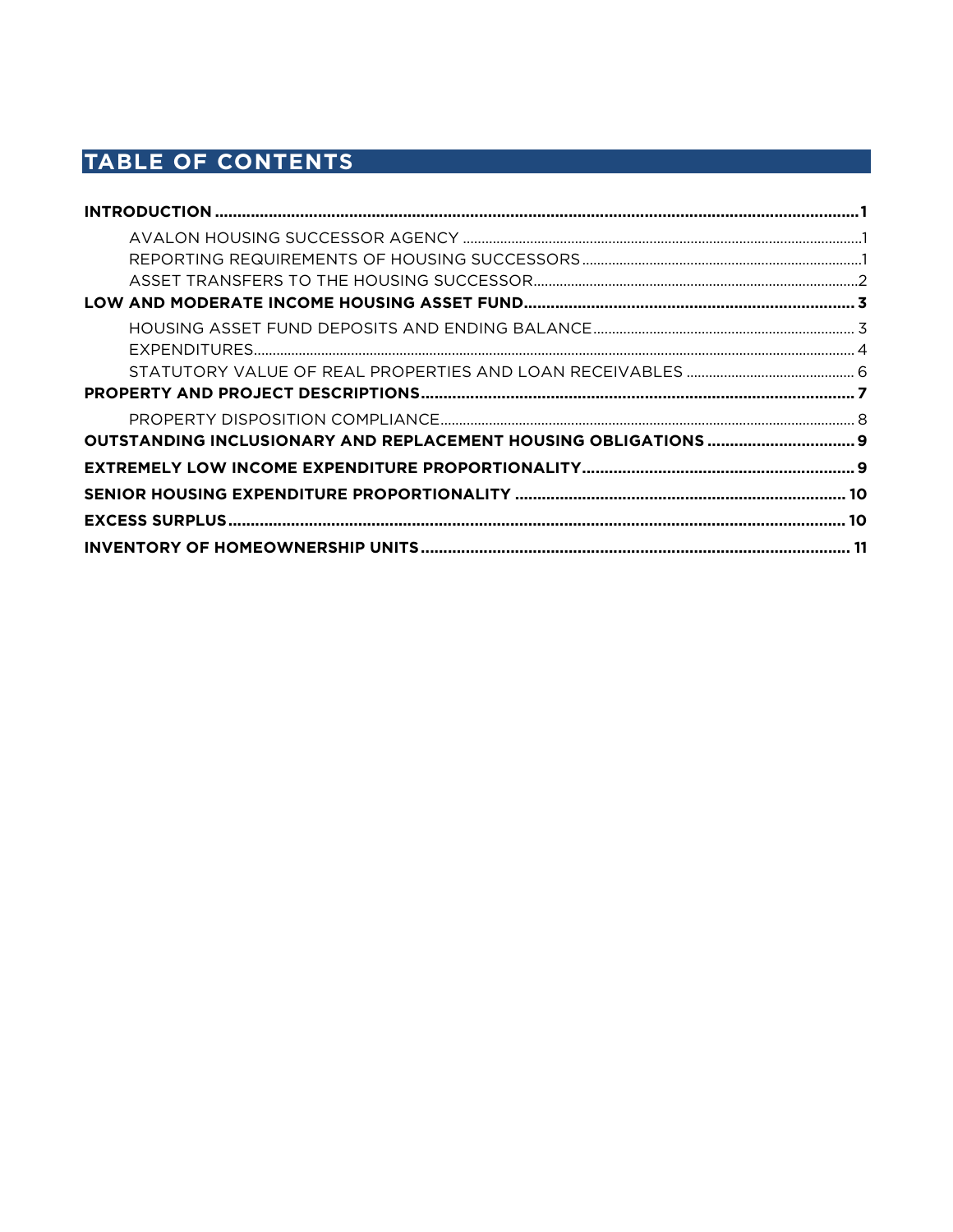# INTRODUCTION

# AVALON HOUSING SUCCESSOR AGENCY

The City Council of the City of Avalon ("City Council") adopted a resolution establishing the Avalon Housing Authority ("Authority") on or about February 2, 1983. The City Council further affirmed the need for the Authority and reauthorized its powers by adopting Resolution No. 12- 02 on January 30, 2012.

The Authority serves as the housing successor entity to the former Avalon Community Improvement Agency ("ACIA"). All California redevelopment agencies were dissolved effective February 1, 2012 by Assembly Bills x1 26 and 1484 (Parts 1.8 and 1.85 of the Health and Safety Code or "HSC"). The City Council elected not to retain the housing assets and functions of the former ACIA, and designated the Authority as the housing successor entity. The Authority thereby inherited all rights, powers, assets, liabilities, duties, and obligations associated with the housing activities of the former ACIA, excluding any amounts in the Low and Moderate Income Housing Fund ("LMIHF"). All former ACIA housing assets and liabilities were transferred to Authority through the Housing Asset Transfer Form ("HAT") and approved by the Department of Finance ("DOF") in August 2012 and updated in September 2014.

It is important to note that although the Authority inherited the ACIA's assets and functions, it does not have an ongoing financing mechanism to maintain them like the ACIA. The former ACIA primarily funded projects with LMIHF generated by redevelopment tax increment; this tool was abolished with the dissolution of redevelopment.

### REPORTING REQUIREMENTS OF HOUSING SUCCESSORS

Senate Bill ("SB") 341, Assembly Bill ("AB") 1793, SB 107, and AB 346 amended certain sections of the HSC that pertain largely to the entities that accepted the housing assets and liabilities of former redevelopment agencies. SB 341 clarified that all former redevelopment agency housing assets, regardless of their originating redevelopment agency, must be maintained in a separate fund, known as the Low and Moderate Income Housing Asset Fund ("Housing Asset Fund").

In accordance with HSC Section 34176.1(f), the following data must be reported annually for the Housing Asset Fund. Please note, while annual reporting is required, compliance periods may be longer, as described below. Not all items are applicable to all housing successors.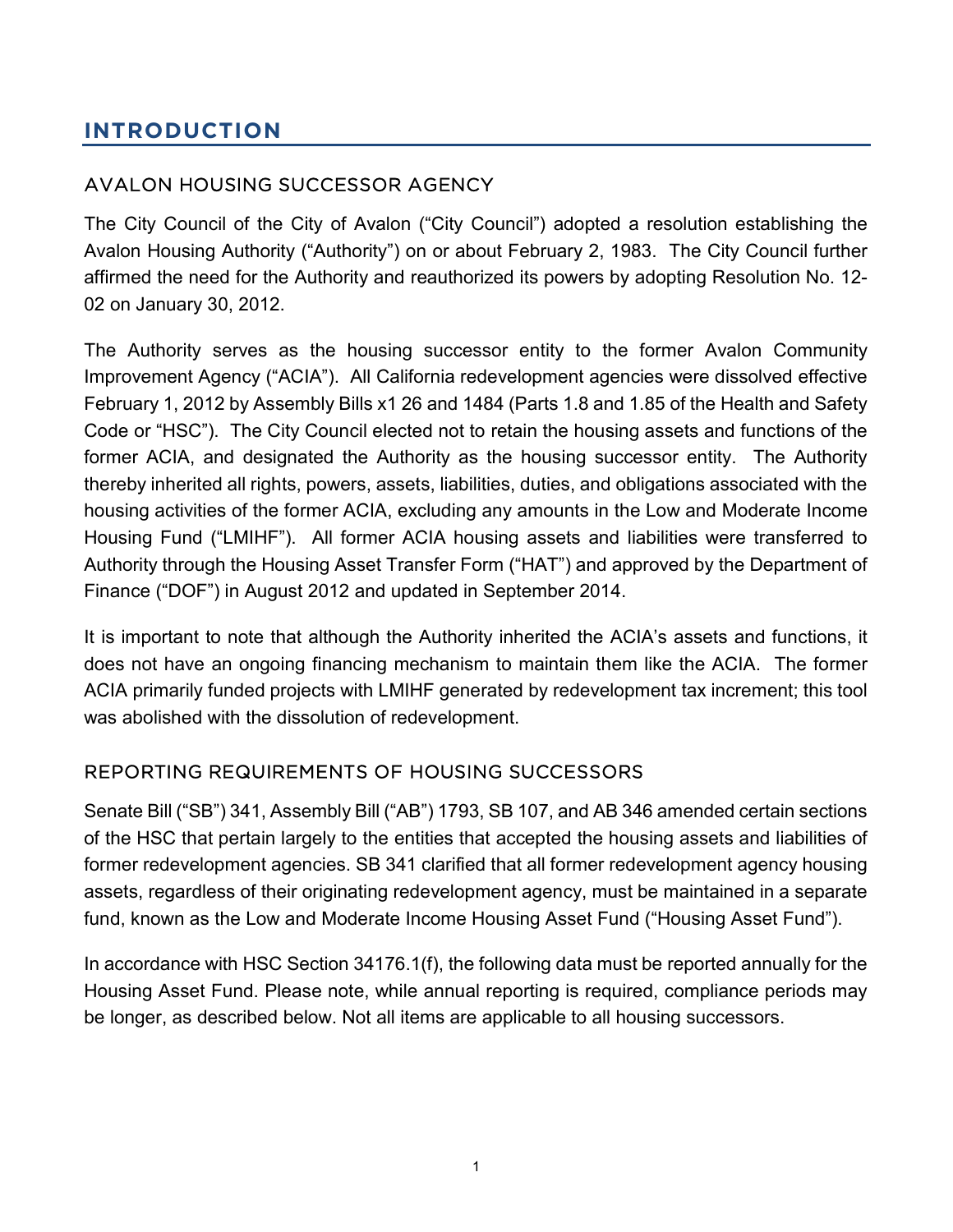| <b>LMIHAF Revenues &amp;</b><br><b>Expenditures</b>                                                                                                                                                                                                                                                                                                                                                                                                                                                            | <b>Other Assets and Active</b><br><b>Projects</b>                                                                                                                                                                                                                                                                                    | <b>Obligations &amp; Proportionality</b>                                                                                                                                                                                                                                             |
|----------------------------------------------------------------------------------------------------------------------------------------------------------------------------------------------------------------------------------------------------------------------------------------------------------------------------------------------------------------------------------------------------------------------------------------------------------------------------------------------------------------|--------------------------------------------------------------------------------------------------------------------------------------------------------------------------------------------------------------------------------------------------------------------------------------------------------------------------------------|--------------------------------------------------------------------------------------------------------------------------------------------------------------------------------------------------------------------------------------------------------------------------------------|
| Total amount deposited in the<br>Housing Asset Fund for the fiscal<br>year                                                                                                                                                                                                                                                                                                                                                                                                                                     | Description of any project(s) still<br>funded through the Recognized<br><b>Obligation Payment Schedule</b><br>("ROPS")                                                                                                                                                                                                               | Description of any outstanding<br>production obligations of the<br>former Agency that are inherited<br>by the Successor                                                                                                                                                              |
| Statement of balance at the close<br>of the fiscal year                                                                                                                                                                                                                                                                                                                                                                                                                                                        | Update on property disposition<br>for any property owned more<br>than five years or plans for<br>property owned less than five<br>vears                                                                                                                                                                                              | Compliance with proportionality<br>requirements (income group<br>targets), which must be upheld<br>on a five year cycle                                                                                                                                                              |
| Description of expenditures for<br>the fiscal year, broken out as<br>follows:<br>Rapid rehousing for<br>$\bullet$<br>homelessness<br>prevention (up to<br>\$250,000 per year);<br>Administrative expenses<br>(greater of \$200,000 or<br>5% of "portfolio" per<br>year);<br>Monitoring expenses<br>$\bullet$<br>(included as an<br>administrative expense);<br>All other expenditures<br>$\bullet$<br>must be reported as<br>spent for each income<br>group (extremely low-,<br>very low-, and low-<br>income) | Other "portfolio" balances,<br>including:<br>Statutory value of any<br>$\bullet$<br>real property either<br>transferred from the<br>former CDC or<br>purchased by the<br><b>Housing Asset Fund</b><br>(note that the Successor<br>may only hold property<br>for five years);<br>Value of loans and<br>$\bullet$<br>grants receivable | Percentage of deed-restricted<br>rental housing restricted to<br>seniors and assisted by the entity<br>assuming housing functions, the<br>former CDC, or the County within<br>the past ten years compared to<br>the total number of units assisted<br>by any of those three agencies |
| Description of any transfers to<br>another housing successor for a<br>joint project                                                                                                                                                                                                                                                                                                                                                                                                                            | Inventory of homeownership<br>units assisted by the former<br>Agency or the Successor that are<br>subject to covenants or<br>restrictions or to an adopted<br>program that protects the former<br>CDC's investment of monies<br>from the Low and Moderate<br>Income Housing Fund                                                     | Amount of any excess surplus,<br>and, if any, the plan for<br>eliminating it                                                                                                                                                                                                         |

# ASSET TRANSFERS TO THE HOUSING SUCCESSOR

Per HSC Section 34176(e), housing assets may include the following.

- Real property;
- Restrictions on the use of property;
- Personal property in a residence;
- Housing-related files;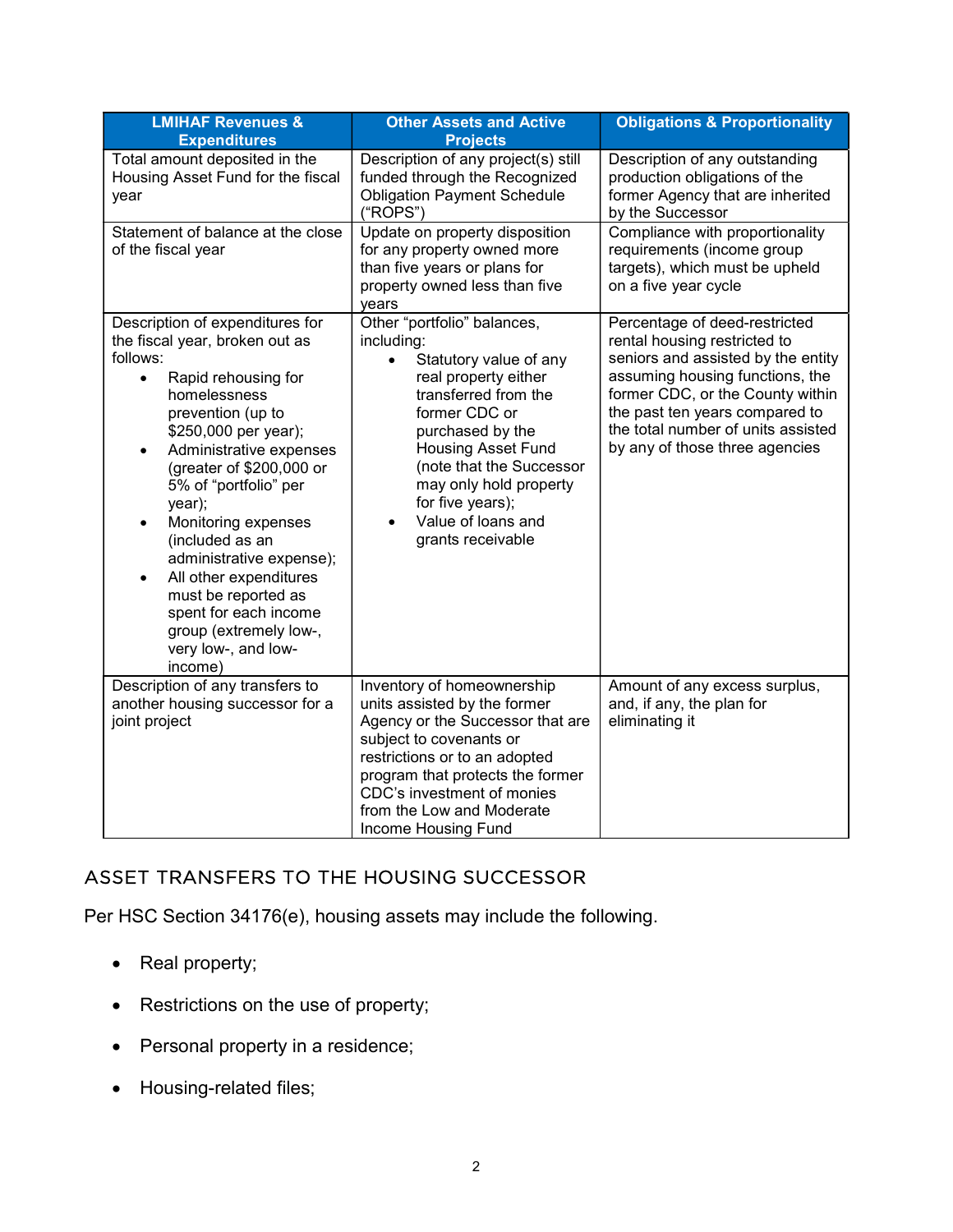- Office supplies and software programs acquired for low-and moderate-income purposes;
- Funds encumbered by an enforceable obligation;
- Loan or grants receivable funded from the former LMIHF;
- Funds derived from rents or operation of properties acquired for low-and moderateincome housing purposes;
- Rents or payments from housing tenants or operators of low-and moderate-income housing; and
- Repayment of Supplemental Educational Revenue Augmentation Fund loans.

The vast majority of assets transferred to the Authority were real properties and affordable housing covenants.

### LOW AND MODERATE INCOME HOUSING ASSET FUND

The Housing Asset Fund (Fund 153) replaced the former ACIA's LMIHF. The Housing Asset Fund includes all the assets that were transferred from the ACIA to the Authority via the HAT which included:

- 1. Real properties,
- 2. Affordable housing covenants,
- 3. Loan receivables,
- 4. Income from ground leases and rental properties, and
- 5. Supplemental Educational Revenue Augmentation Fund Loan ("SERAF").

# HOUSING ASSET FUND DEPOSITS AND ENDING BALANCE

SB 341 requires that the Authority annually report the amount of funds that were deposited into the Housing Asset Fund during the fiscal year. The Authority deposited \$20,129 into the Housing Asset Fund during fiscal year 2017-18. The sources of the deposits are detailed below in Table 1. There were no deposits into the Housing Asset Fund related to the Recognized Obligation Payment Schedule.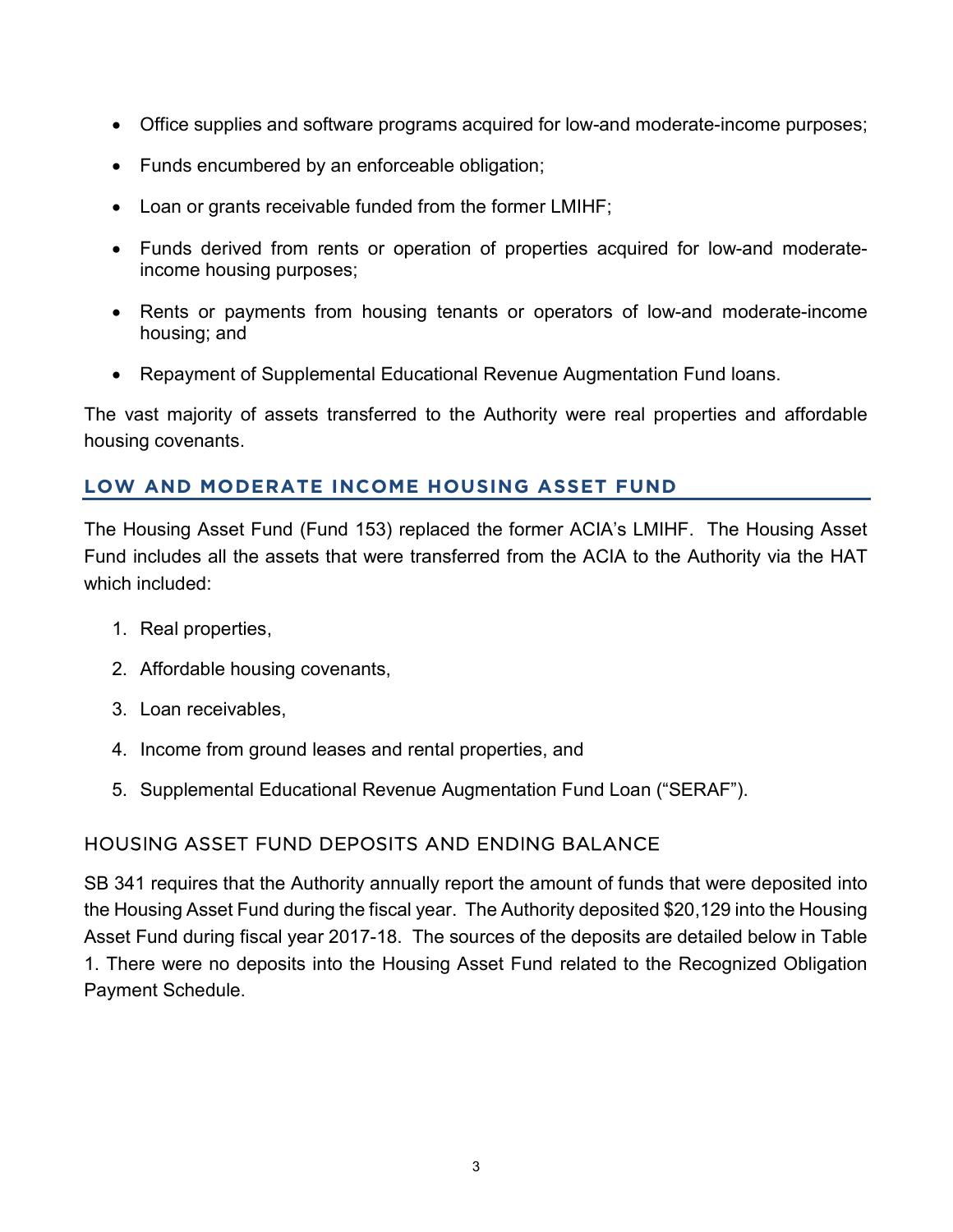| <b>Fiscal Year 2017-18 Housing Asset Fund Deposits</b>                                                             | Table 1   |
|--------------------------------------------------------------------------------------------------------------------|-----------|
| <b>Avalon Housing Authority</b>                                                                                    |           |
|                                                                                                                    |           |
| <b>Revenue Source</b>                                                                                              | Amount    |
| Rental Income - 206 E. Whittley                                                                                    | \$19,518  |
| Ground Leases - 238 & 311 Descanso                                                                                 | \$150     |
| <b>Interest</b>                                                                                                    | \$45      |
| Miscellaneous                                                                                                      | \$416     |
| <b>Total Revenues</b>                                                                                              | \$20,129  |
| the close of fiscal year 2017-18, the ending balance in the Housing Asset Fund was<br>826,287 as shown in Table 2. |           |
| Fiscal Year 2017-18 Housing Asset Fund Ending Balance                                                              | Table 2   |
| <b>Avalon Housing Authority</b>                                                                                    |           |
| <b>Balance Type</b>                                                                                                | Amount    |
| Cash                                                                                                               | \$338,540 |
| Due From Fund 154                                                                                                  | \$400,000 |
| Due From Fund 200                                                                                                  | \$115,825 |
| <b>Accounts Receivable</b>                                                                                         | \$0       |
|                                                                                                                    |           |

| <b>Fiscal Year 2017-18 Housing Asset Fund Ending Balance</b> | Table 2 |
|--------------------------------------------------------------|---------|
| <b>Avalon Housing Authority</b>                              |         |

| enue Source                                                                                                | Amount      |
|------------------------------------------------------------------------------------------------------------|-------------|
| ntal Income - 206 E. Whittley                                                                              | \$19,518    |
| und Leases - 238 & 311 Descanso                                                                            | \$150       |
| rest                                                                                                       | \$45        |
| cellaneous                                                                                                 | \$416       |
| al Revenues                                                                                                | \$20,129    |
| close of fiscal year 2017-18, the ending balance in the Housing Asset Fund was<br>287 as shown in Table 2. |             |
| Fiscal Year 2017-18 Housing Asset Fund Ending Balance                                                      | Table 2     |
| <b>Avalon Housing Authority</b>                                                                            |             |
| <b>Balance Type</b>                                                                                        | Amount      |
| Cash                                                                                                       | \$338,540   |
| Due From Fund 154                                                                                          | \$400,000   |
| Due From Fund 200                                                                                          | \$115,825   |
| <b>Accounts Receivable</b>                                                                                 | \$0         |
| <b>Accounts Payable</b>                                                                                    | \$0         |
|                                                                                                            |             |
| Land Held For Resale <sup>1</sup>                                                                          | \$3,951,426 |
| First Time Homebuyer Loans Receivable <sup>2</sup>                                                         | \$0         |
| SERAF Loan Receivable <sup>3</sup>                                                                         | \$1,020,496 |

 $^{\text{2}}$  Loan receivable for 336 Triana Lane was transferred on the HAT. It is not recorded in the Housing Asset Fund balance in Table 2 because the loan is not repaid unless the property is sold.

<sup>3</sup> SERAF Loan Receivable amount includes interest repayment. Interest is subject to DOF approval of ROPS enforceable obligations.

## EXPENDITURES

SB 341 provides the following guidelines for expenditures from the Housing Asset Fund:

1. Administrative Expenditures: Annual administrative costs, which include housing monitoring, are capped at \$200,000 adjusted for inflation or 5 percent of the statutory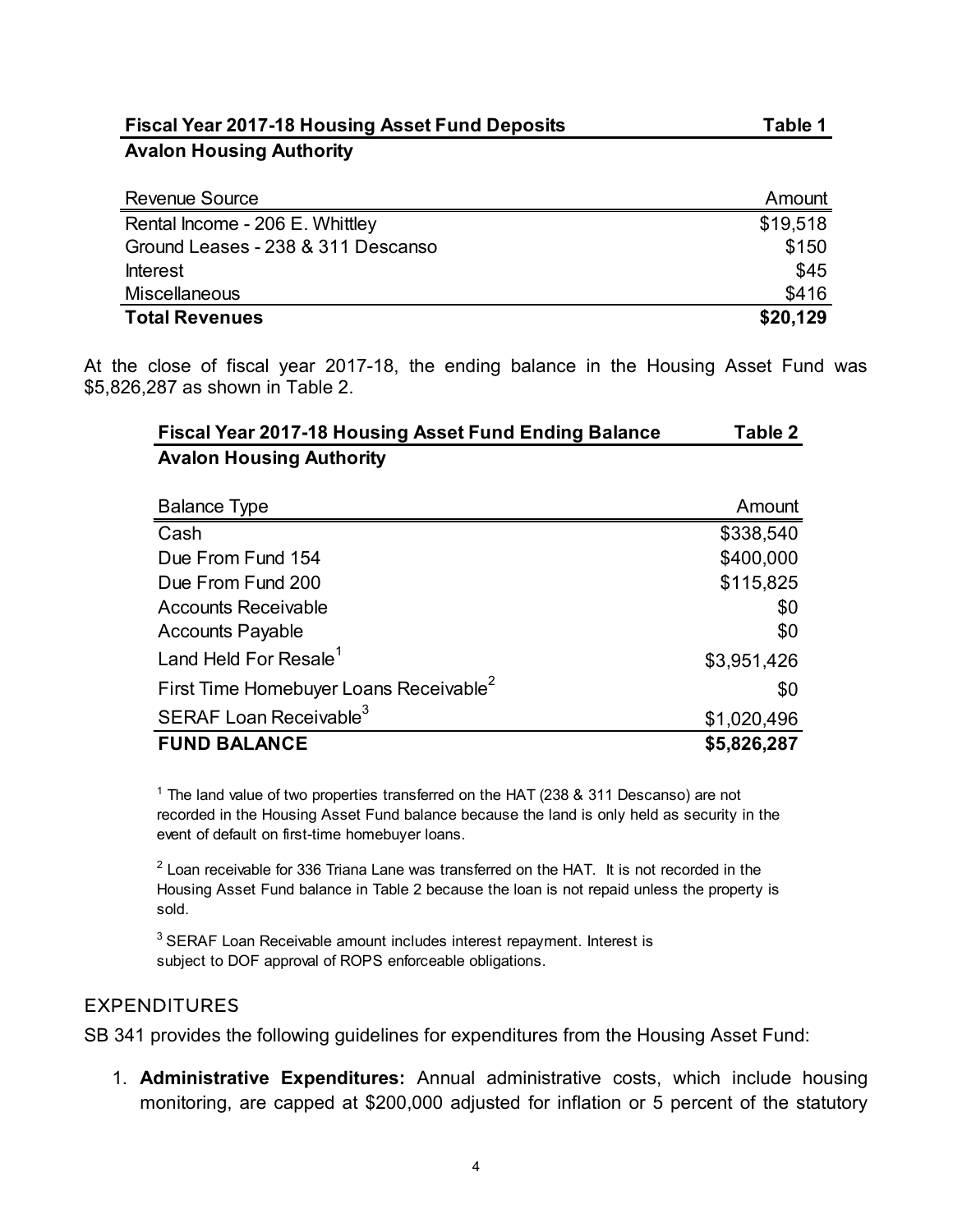value of any land owned by the housing successor and of loans and grants receivable (or the Housing Asset Fund's "portfolio balance"), whichever is greater. The portfolio includes outstanding loans or other receivables, and the statutory value of any land owned. HCD adjusts the \$200,000 cap for inflation based on the annual Consumer Price Index. The adjusted cap in Fiscal Year 2017-18 is \$211,500. The statutory value of the land owned by the Authority and of loans and grants receivable in Fiscal Year 2017-18 is \$5,391,922 (see Table 4), five percent of which is \$269,596.

- 2. Homeless Prevention: A housing successor is authorized to spend up to \$250,000 per year on homeless prevention and rapid rehousing solutions for homelessness if the former ACIA did not have any outstanding housing production requirements. The former ACIA had a surplus of affordable housing production units, and therefore the Authority as Housing Successor can make this expenditure if it chooses and funding is available for such expenditures.
- 3. Income Proportionality Limits: Remaining allowable expenditures must be spent to improve housing options affordable to households earning 80% or less of the area median income ("AMI"). This means that no funding may be spent on moderate-income households, as was previously authorized by redevelopment law. Of the money expended, a minimum of 30% must go towards households earning 30% or less of the AMI, and a maximum of 20% may go towards households earning between 60% and 80% of the AMI.

Note that housing successors must report expenditures by category each year, but compliance is measured every five years. For example, a housing successor could spend all of its funds in a single year on households earning between 60% and 80% AMI, as long as it was 20% or less of the total expenditures during the five-year compliance period. The first five-year compliance period will be evaluated at the end of Fiscal Year 2018-19.

Table 3 summarizes the Housing Asset Fund expenditures by category. There were no expenditures in FY 2017-18.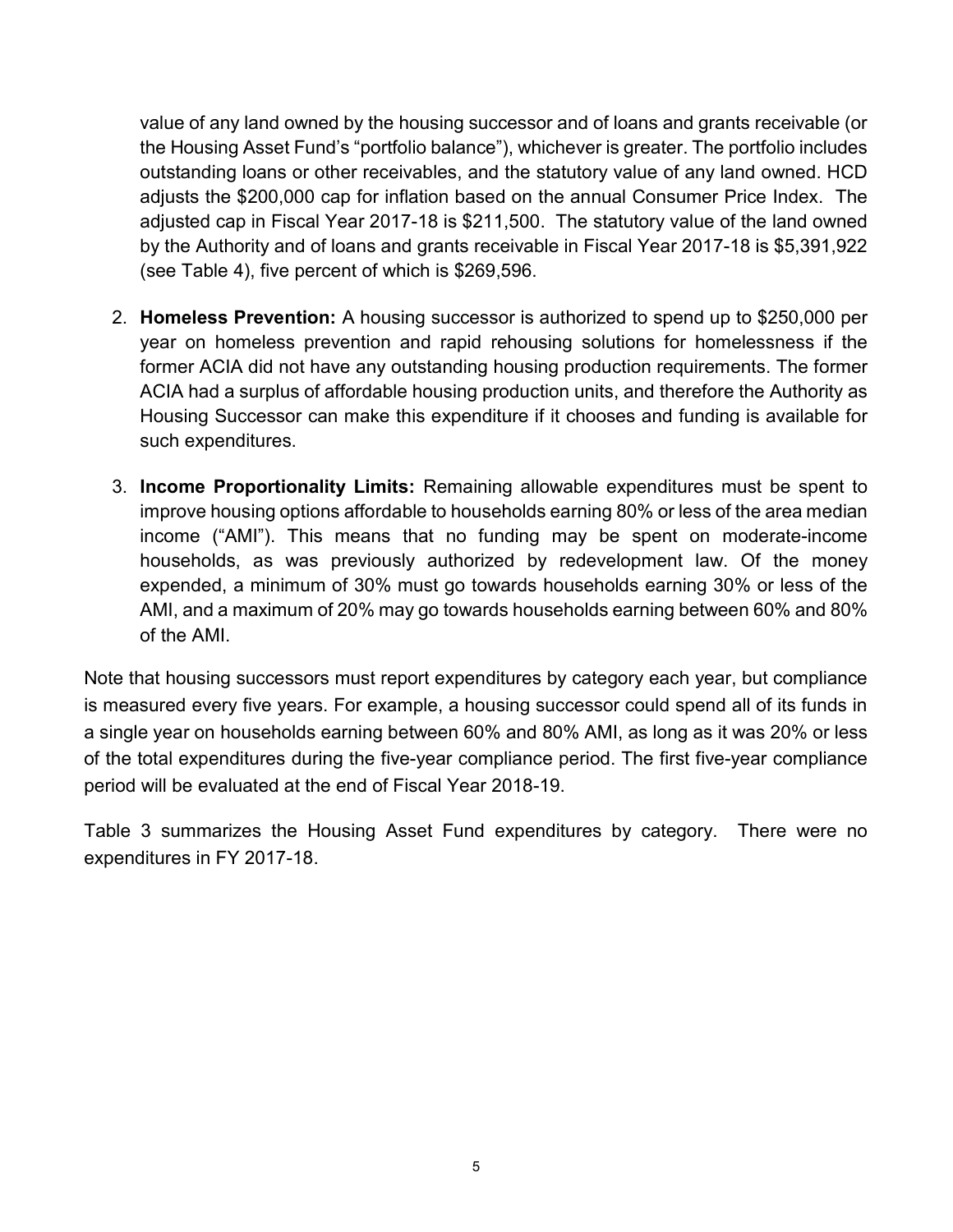#### Fiscal Year 2017-18 Housing Asset Fund Expenditures Table 3 and 2017-18 Housing Asset Fund Expenditures

#### Avalon Housing Authority

| Fiscal Year 2017-18 Housing Asset Fund Expenditures                |                                   |       |                                   |              |          |                                                   |         |
|--------------------------------------------------------------------|-----------------------------------|-------|-----------------------------------|--------------|----------|---------------------------------------------------|---------|
|                                                                    |                                   |       |                                   |              |          |                                                   | Table 3 |
| <b>Avalon Housing Authority</b>                                    |                                   |       |                                   |              |          |                                                   |         |
|                                                                    | Admin/                            |       | Ext. Low                          | Other        |          |                                                   | Low     |
| <b>Annual Expenditures</b>                                         |                                   | Rapid | Monitoring Rehousing Rental Units | <b>Units</b> | Ext. Low | <b>Very Low</b><br><30% AMI 30-60% AMI 60-80% AMI |         |
| Administration                                                     | \$0                               | \$0   | \$0                               | \$0          | \$0      | \$0                                               | \$0     |
| <b>Annual Total</b>                                                | \$0                               | \$0   | \$0                               | \$0          | \$0      | \$0                                               | \$0     |
|                                                                    |                                   |       |                                   |              |          |                                                   |         |
|                                                                    |                                   |       |                                   |              |          |                                                   |         |
| <b>Compliance Period Expenditures</b><br><b>Total Expenditures</b> | Annual Limits <sup>1</sup><br>\$0 | \$0   | \$0                               | \$0          | \$0      | Five-Year Limits (2013-14 through 2018-19)<br>\$0 | \$0     |

#### Compliance Period Expenditures

| Fiscal Year 2017-18 Housing Asset Fund Expenditures |                            |           |                                   |              |         |                                            | Table 3    |
|-----------------------------------------------------|----------------------------|-----------|-----------------------------------|--------------|---------|--------------------------------------------|------------|
| <b>Avalon Housing Authority</b>                     |                            |           |                                   |              |         |                                            |            |
|                                                     |                            |           |                                   |              |         |                                            |            |
|                                                     | Admin/                     | Rapid     | Ext. Low                          | Other        |         | Ext. Low Very Low                          | Low        |
| <b>Annual Expenditures</b>                          |                            |           | Monitoring Rehousing Rental Units | <b>Units</b> |         | <30% AMI 30-60% AMI                        | 60-80% AMI |
| Administration                                      | \$0                        | \$0       | \$0                               | \$0          | \$0     | \$0                                        | \$0        |
| <b>Annual Total</b>                                 | \$0                        | \$0       | \$0                               | \$0          | \$0     | \$0                                        | \$0        |
| <b>Compliance Period Expenditures</b>               |                            |           |                                   |              |         |                                            |            |
|                                                     | Annual Limits <sup>1</sup> |           |                                   |              |         | Five-Year Limits (2013-14 through 2018-19) |            |
| <b>Total Expenditures</b>                           | \$0                        | \$0       | \$0                               | \$0          | \$0     | \$0                                        | \$0        |
| SB 341 Limitation                                   | \$269,596                  | \$250,000 | $>30\%$                           | ~170%        | $>30\%$ | < 70%                                      | < 20%      |
| <b>Compliant (Yes/No)</b>                           | <b>Yes</b>                 | Yes       | Yes                               | Yes          | Yes     | <b>Yes</b>                                 | Yes        |
|                                                     |                            |           |                                   |              |         |                                            |            |

## STATUTORY VALUE OF REAL PROPERTIES AND LOAN RECEIVABLES

The Authority must report on the statutory value of real properties formerly owned by the ACIA and loans and/or grant receivables listed on the HAT, shown in Table 4. Seven real properties were transferred on the HAT, however two were sold in FY 2013-14. Two loan receivables were transferred on the HAT, however one loan issued as part of a First-Time Homebuyer Downpayment Assistance Program was removed after a property was sold.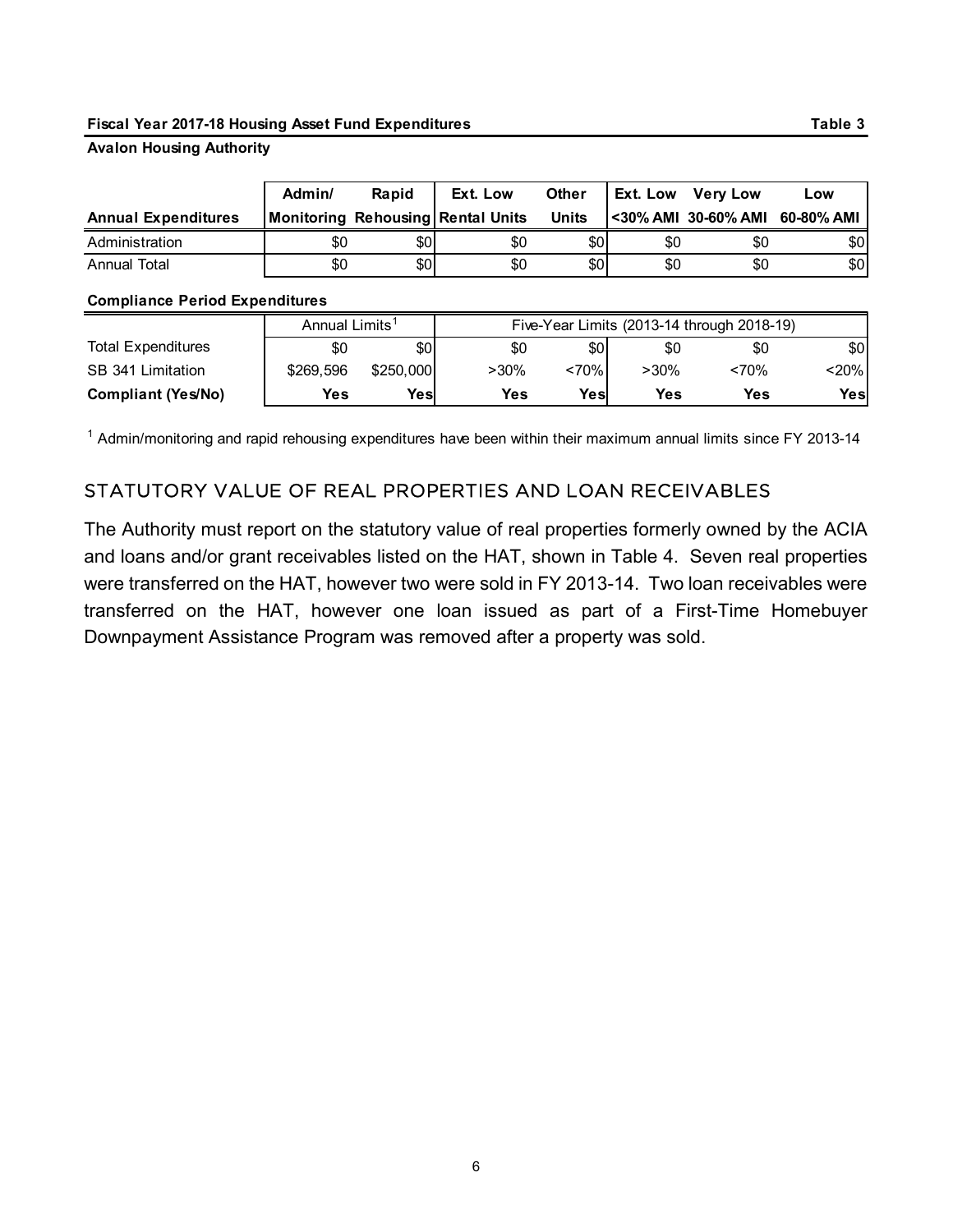| <b>Fiscal Year 2017-18 Real Properties and Receivables</b> | Table 4                    |
|------------------------------------------------------------|----------------------------|
| <b>Avalon Housing Authority</b>                            |                            |
|                                                            |                            |
| Asset                                                      | Amount                     |
| <b>Real Properties</b>                                     |                            |
|                                                            |                            |
| 309 Beacon Street                                          | \$862,511                  |
| 313 Beacon Street                                          | \$236,315                  |
| 238 Descanso Avenue <sup>1</sup>                           | \$150,000                  |
| 311 Descanso Avenue <sup>1</sup>                           | \$150,000                  |
| 206 East Whittley Avenue                                   | \$2,852,600                |
| <b>Subtotal</b>                                            | \$4,251,426                |
|                                                            |                            |
| <b>Loan Receivables</b>                                    |                            |
| First Time Homebuyer Loans Receivable <sup>2</sup>         | \$120,000                  |
| SERAF Loan Advance <sup>3</sup>                            | \$1,020,496                |
| Subtotal<br>Total                                          | \$1,140,496<br>\$5,391,922 |

 $^{\text{1}}$  The Authority issued first-time homebuyer loans with these property owners and holds interest in the land underneath the homes as security in the event of default. The value of these properties are not included in the Housing Asset Fund balance in Table 2.

 $^{\rm 2}$  Loan receivable for 336 Triana Lane was transferred on the HAT. It is not recorded in the Housing Asset Fund balance in Table 2 because the loan is not repaid unless the property is sold.

<sup>3</sup> SERAF Loan Receivable amount includes interest repayment. Interest is subject to DOF approval of ROPS enforceable obligations.

### PROPERTY AND PROJECT DESCRIPTIONS

The ACIA previously transferred seven real properties to the Authority that were approved by DOF on the HAT in 2012. The Authority sold two of the properties in FY 2013-14. The following is a description of each of the remaining properties:

 309 & 313 Beacon Street: This 13-unit senior housing complex is affordable to very low income residents. Income restrictions are held in place by a Ground Lease and related Regulatory Agreement. The project was constructed in 2002 with a combination of USDA Section 515 funds, Low Income Housing Tax Credit ("LIHTC") financing, HOME funds, ACIA funds (for land purchase) and Federal Home Loan Bank funds. The affordability covenant runs for 55 years and expires in 2047. The ACIA transferred ownership of the land under the property to the Authority.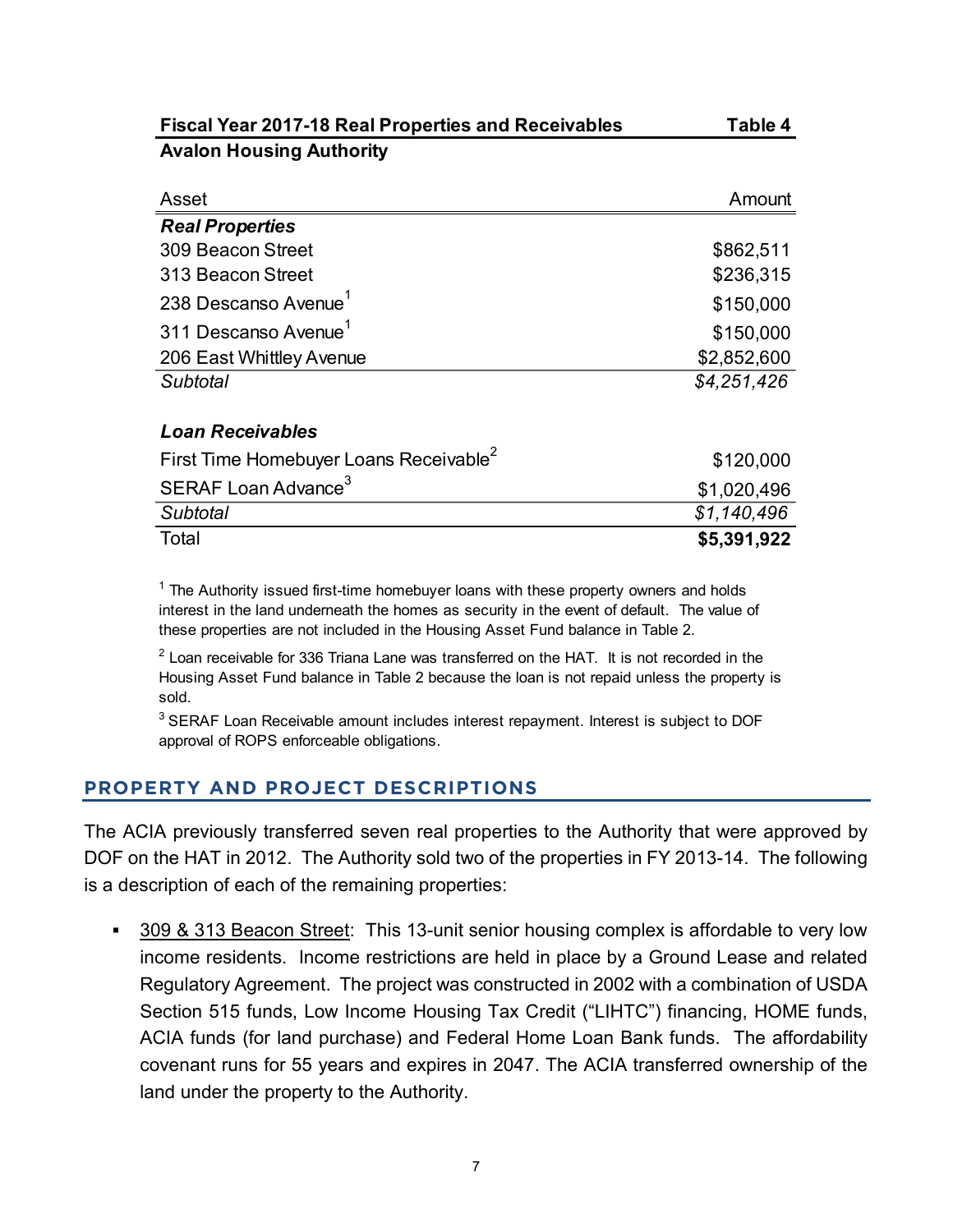- 238 & 311 Descanso Avenue: These two single-family homes have 55-year restrictive covenants that expire in 2051. The ACIA owned the land under the homes regulated by Ground Leases, which were transferred to the Authority. They are both affordable to moderate income households that received assistance from ACIA through its First-Time Homebuyer Down Payment Assistance Program.
- 206 E. Whittley Avenue: This property contains a four-unit apartment complex, of which two units paid rent in FY 2017-18. The ACIA purchased the property in 2008 and had planned to build new affordable housing units, however was unable to pursue development due to the dissolution of redevelopment. In February 2018, the City Council acting as Housing Authority requested staff to develop a plan to rehabilitate the property to be rented to low and moderate income residents. The City is currently in the process of working with an architect to develop plans for the building remodel. Renovations would include safety repairs, new stairway, new kitchen and bathroom facilities, paint, floor coverings, fixtures, and rerouting of the property's sewer line. As recently as December of 2018, the City Council acting as the Housing Authority reviewed revised plans for the renovation and directly staff to procced with final plans for renovation. The Authority will ensure this site is developed or disposed of as required by law.

# PROPERTY DISPOSITION COMPLIANCE

HSC Code Section 34176(e) requires that all real properties acquired by the ACIA prior to February 1, 2012 and transferred to the Authority be developed pursuant to the requirements detailed in HSC Section 33334.16. Thus, all property that falls within these parameters must be developed for affordable housing purposes within 5 years from the date DOF approved the HAT. Avalon's original HAT was approved by DOF on August 30, 2012. DOF later asked the Successor Agency to revise the form to reflect ownership of 309 Beacon Street. The revised HAT was approved by DOF on December 15, 2014. Therefore, the original 5-year deadline ended on August 30, 2017 for all the properties except 309 Beacon Street, which ends on December 15, 2019, and is already developed as affordable housing.

The only Authority property that still needs to be developed or disposed of pursuant to this provision is 206 E. Whittley Avenue, which plans for renovation are currently being developed with an architect for rental to low and moderate income residents as described above. However, as the Authority was unable to develop or dispose of this property by August 30, 2017, the law allows for a 5-year extension via adoption of a resolution. On August 1, 2017, the Authority adopted Housing Authority Resolution 17-01 extending the period for development or disposition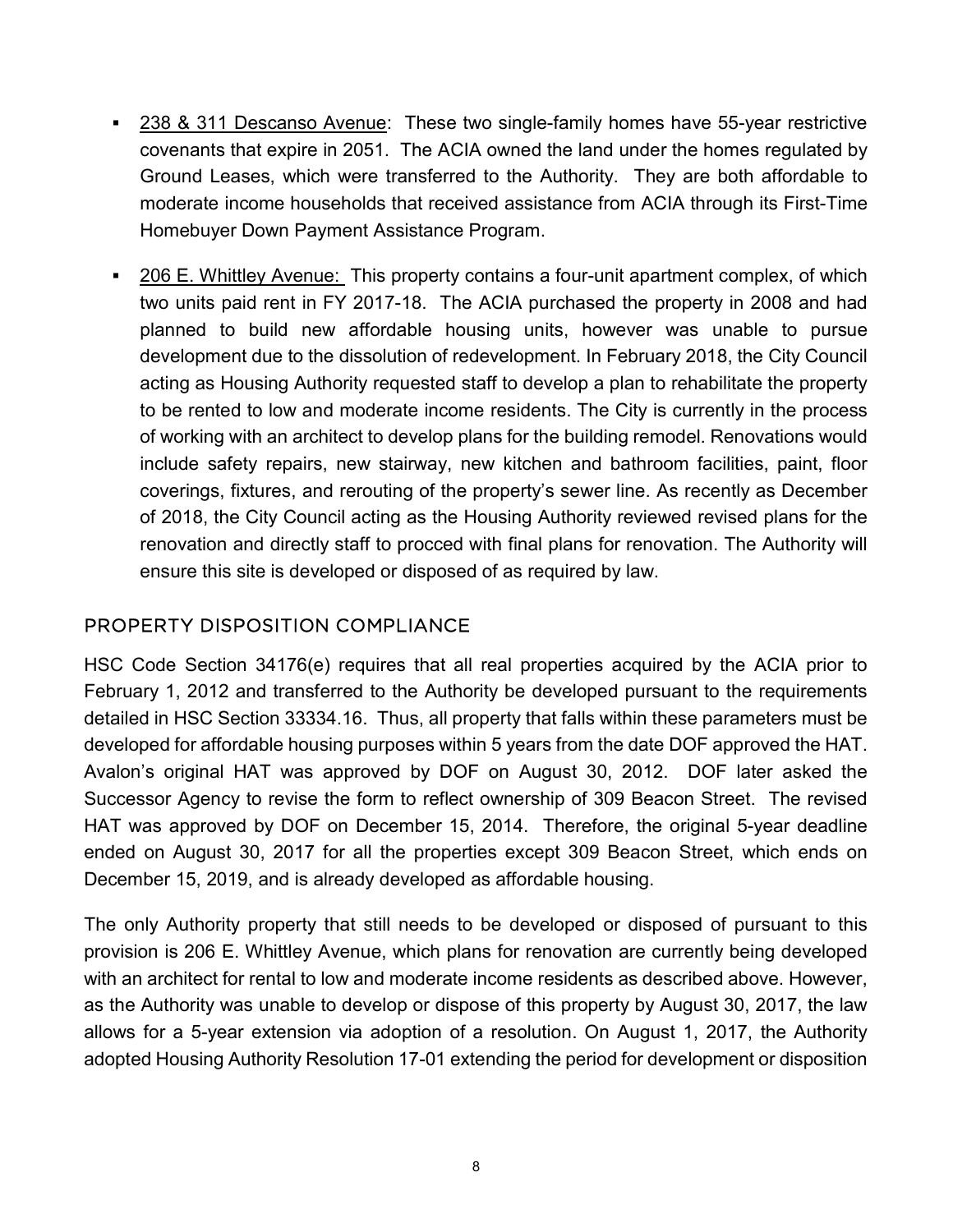of Housing Authority properties transferred from the former ACIA pursuant to Health and Safety Code Section 34176.1 (e) to August 30, 2022.

# OUTSTANDING INCLUSIONARY AND REPLACEMENT HOUSING OBLIGATIONS

The former ACIA had a surplus of 52 affordable housing units as of February 1, 2012. There are no outstanding inclusionary or replacement housing obligations to be fulfilled by the Authority.

# EXTREMELY LOW INCOME EXPENDITURE PROPORTIONALITY

Expenditures from the Housing Asset Fund shall be limited to lower income households earning 80% or less of the AMI, with at least (not less than) 30% of expenditures for rental housing for households earning 30% or less of the AMI and not more than 20% of the expenditures for household earning between 60% and 80% of the AMI.



Failure to comply with the extremely low income requirement in any five-year report will result in the Authority having to ensure that 50% of remaining funds be spent on extremely low income rental units until in compliance. Exceeding the expenditure limit for households earning between 60% and 80% of the AMI in any five-year reporting period will result in the Authority not being to expend any funds on these income categories until in compliance.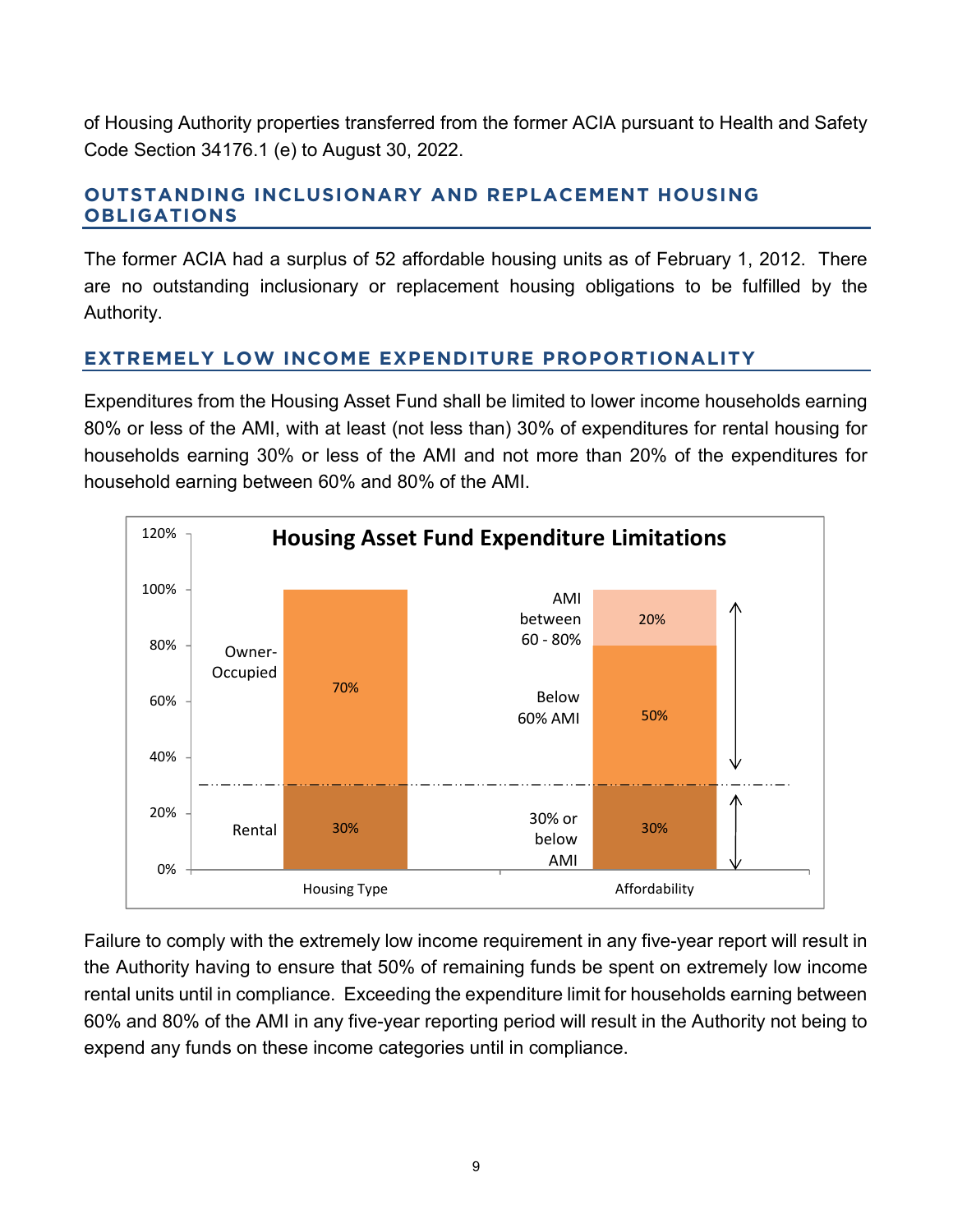As depicted in Table 3, the Authority no expenditures in FY 2017-18 and is therefore in compliance with extremely low income 30% expenditure requirement. The Authority will ensure that it adheres to extremely low income expenditure limitations by the end of the five-year compliance period.

### SENIOR HOUSING EXPENDITURE PROPORTIONALITY

This report must include an accounting of deed-restricted senior rental units that were produced over the last ten years. The Authority must expend no more than 50% of the aggregate total number of senior housing units produced by the City, Authority or former ACIA during the past 10 years. Exceeding this limitation will prohibit the use of Housing Asset Funds to subsidize any senior rental units.

There have been no deed-restricted affordable senior rental units developed in the past 10 years.

## EXCESS SURPLUS

Excess surplus calculations were once performed by redevelopment agencies on an annual basis and are intended to ensure that funds are expended to benefit low-income households in an expeditious manner. Generally speaking, funds should be encumbered within four years of receipt. SB 341 reinstates this calculation for housing successors. Excess surplus is defined by HSC Section 34176.1(d) as "an unencumbered amount in the account that exceeds the greater of one million dollars, or the aggregate amount deposited into the account during the housing successor's preceding four fiscal years, whichever is greater."

Once four years of deposits have been established, at the close of the fifth year (FY 2016-17) the Authority can perform a true excess surplus calculation, comparing the unencumbered fund balance to the prior four years of deposits. The first meaningful calculation of this total was completed in FY 2016-17 and will be complete each year thereafter. Table 5 shows the calculation for Fiscal Year 2017-18.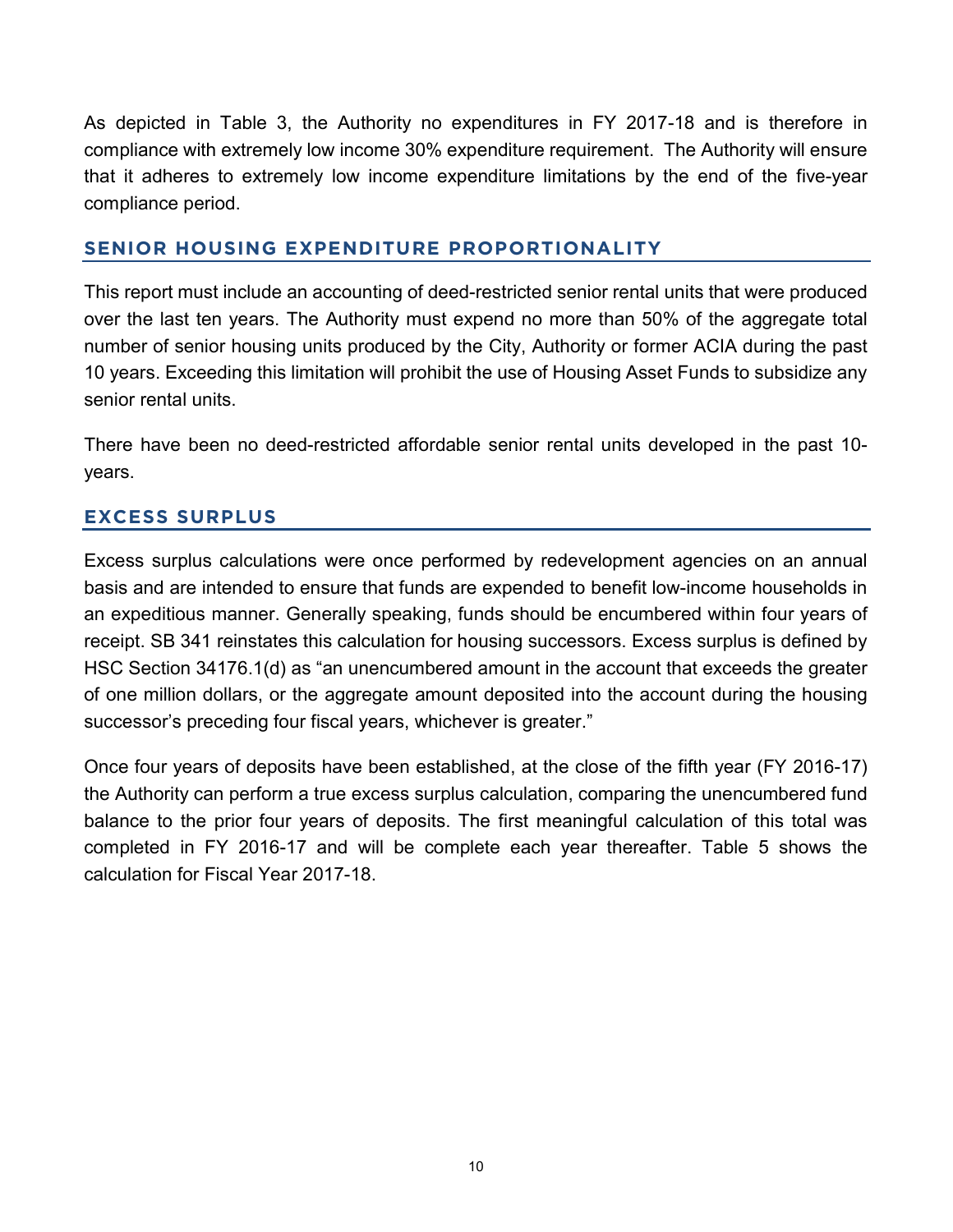### Avalon Housing Authority

| <b>Fiscal Year 2017-18 Excess Surplus Calculation</b><br><b>Avalon Housing Authority</b> |          |           |          |          | Table 5                     |
|------------------------------------------------------------------------------------------|----------|-----------|----------|----------|-----------------------------|
|                                                                                          |          |           |          |          |                             |
| <b>Fiscal Year</b>                                                                       | 2013-14  | 2014-15   | 2015-16  | 2016-17  |                             |
| Deposits                                                                                 | \$11,540 | \$119,050 | \$15,950 | \$18,102 |                             |
| <b>Cash Balance</b>                                                                      |          |           |          |          | \$338,540                   |
|                                                                                          |          |           |          |          |                             |
| Step 1                                                                                   |          |           |          |          |                             |
| \$1 Million, or<br>Last 4 Years of Deposits                                              |          |           |          |          | \$1,000,000<br>\$164,642    |
|                                                                                          |          |           |          |          |                             |
|                                                                                          |          |           |          |          | \$1,000,000                 |
| Result: Larger Number                                                                    |          |           |          |          |                             |
|                                                                                          |          |           |          |          | \$338,540                   |
| Step 2<br><b>Cash Balance</b>                                                            |          |           |          |          |                             |
| Larger Number From Step 1                                                                |          |           |          |          |                             |
| <b>Excess Surplus/(Deficit)</b>                                                          |          |           |          |          | \$1,000,000<br>\$ (661,460) |

The calculation results in a deficit of \$661,460, therefore, no excess surplus is calculated this year. As the general purpose of the excess surplus calculation is to ensure that money is expended for affordable housing purposes, the best action for the Authority is to encumber or expend money currently on deposit to ensure it does not accumulate over \$1 million of unencumbered funds. This will be especially important if the Authority sells property in future years and deposits enough money to bring the cash balance over \$1 million.

According to SB 341, if there is an excess surplus in the Housing Asset Fund, the housing successor must expend or encumber excess surplus within three fiscal years. If the housing successor fails to comply, the housing successor, within ninety days of the end of the third fiscal year, shall transfer any excess surplus to HCD.

### INVENTORY OF HOMEOWNERSHIP UNITS

AB 1793 requires this report to include an inventory of homeownership units assisted by the former Agency or the housing successor that are subject to covenants or restrictions or to an adopted program that protects the former Agency's investment of monies from the LMIHF. The inventory is shown in Table 6.